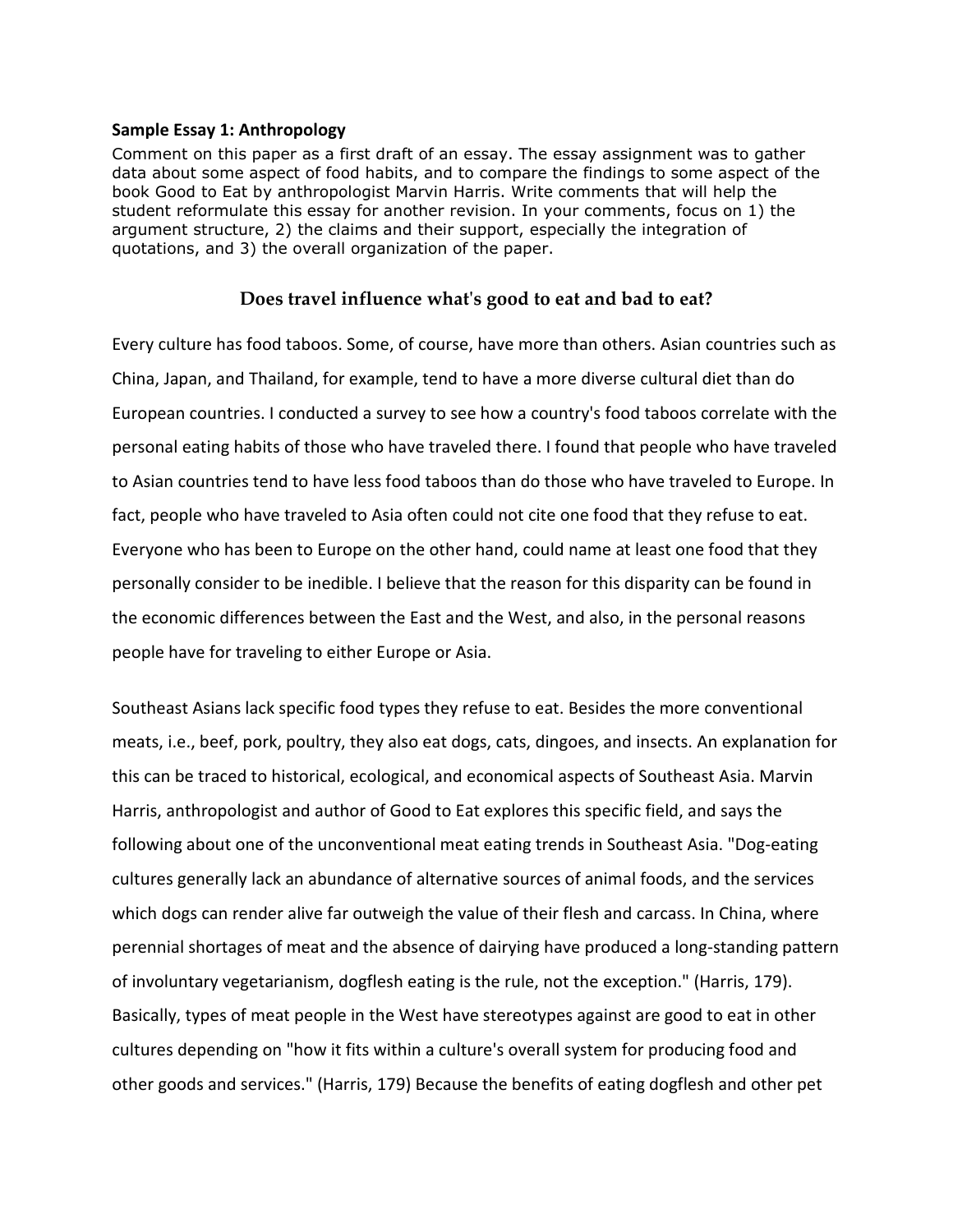meat outweigh the costs, the inhabitants of Southeast Asia eat this type of meat. However, in regions like the United States, where beef and chicken are the ruling meat industries, one rarely goes to a supermarket to ask for dog meat.

Insect eating can also be traced to economic factors. "Europeans never acquired a taste for locusts." (Harris, 171) By analyzing the costs and benefits of eating insects, it can be shown that although insects are abundant, "they are nonetheless inherently among the least efficient and least reliable sources of these nutrients [protein and fats] in the entire animal kingdom." (Harris, 165) Consequently, one must understand this cost benefit relationship (from a time and energy costs per-harvested unit standpoint) in order to fully comprehend why "insects are sometimes avoided and sometimes preferred…" (Harris, 165) On the other hand, "since locusts are responsible for devouring crops and natural pasture, they alter the availability of higherranked items-crops and domesticated animal products-and assure themselves a place in the optimal diet." (Harris, 170) Basically they follow the "eating the eaters" principle. This is precisely what has happened in Southeast Asia, which has caused many people to eat insects. Because of this vast availability, utilization, and consumption of insects in Southeast Asia over history, people who travel there, may have to eat insects in order to survive. Moreover, one may have to eat insects, dogflesh, and other forms of meat that are taboos in the West (as described earlier as also an accepted good to eat food), in order to fit into Asian culture. Most of the subjects who had traveled to Southeast Asia didn't refuse to eat these unconventional types of meat, while subjects who had traveled to Europe had more occurrences where they refused to eat insects, dogflesh, or another type of food. The duration of travel was not mentioned in the survey, however it is not of importance here.

The second factor that needs to be taken into consideration when examining a correlation between travel and food choice is reasons for travel. Because of experimental limitations, the personal reasons for travel were not known, however a plausible schema could be drawn out. Europe is known to be more of a "cultured," and perhaps a safer place to travel. Americans can go to Europe without leaving the comforts of Western society. Travelers looking for a more exotic trip, on the other hand, may choose to go to Asia. These people may be more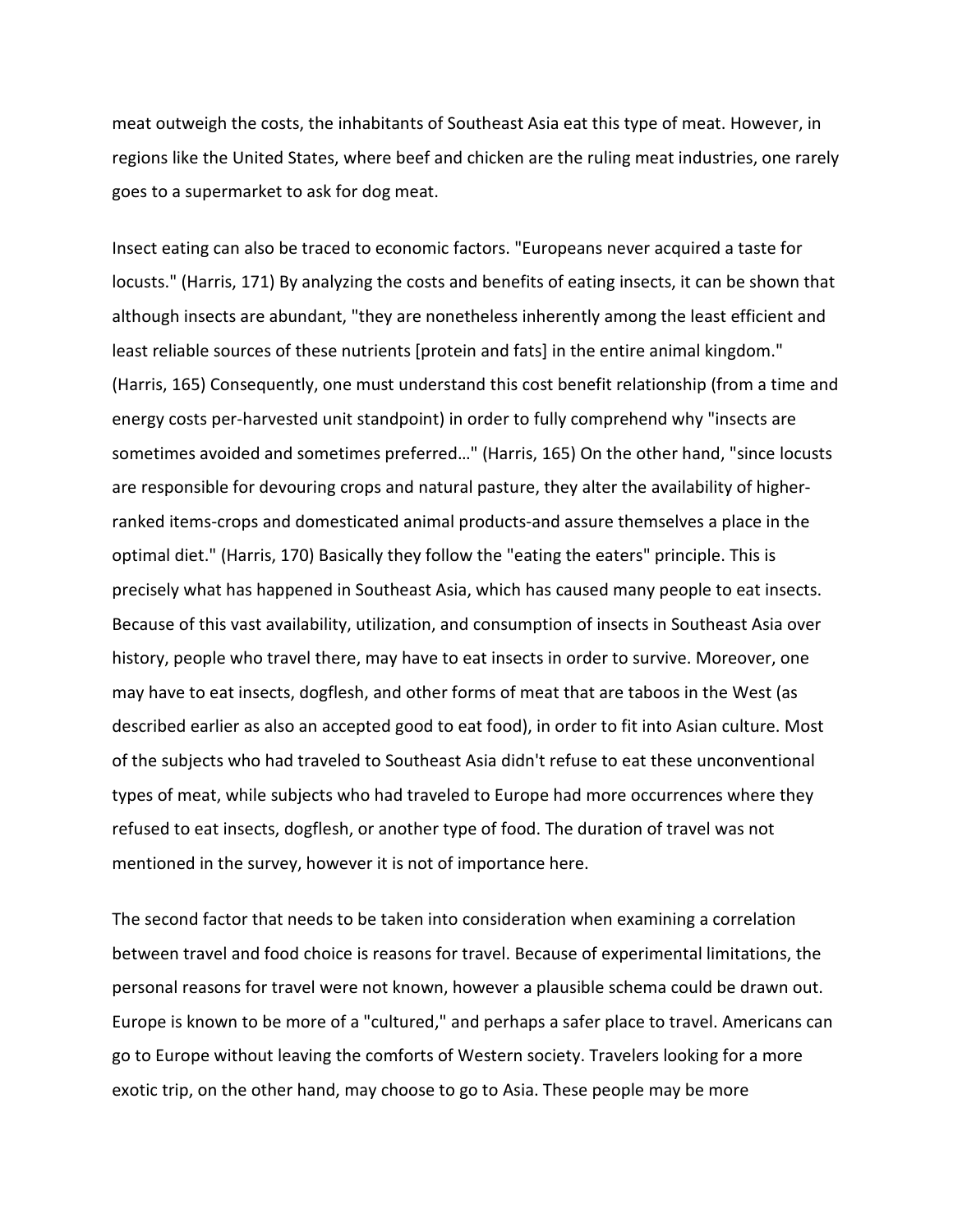adventurous by nature, and thus more inclined to try new things, such as eating insects or dog meat. Such travelers, once they have gotten over the taboo, may have acquired a taste for insects. Of course, it is difficult to show data that could examine the validity of this statement. However, the idea of what type of person the traveler is greatly depends upon where that person will travel, and what he/she will eat.

Furthermore, it's important to note that 65% of the subjects, who had traveled to countries in Southeast Asia, said they ate to survive. On the other hand, only 29% of subjects who traveled to somewhere in Europe said they eat to survive. In this category of travelers, almost all of the other subjects said they ate because they love food. This shows the significance of eating as a means of survival for people who have experienced Thailand or China. For example, my uncle who happens to be a very outgoing and adventurous person travels to Thailand every year. Here, he eats a variety of bugs and insects. He savors these little creatures, and when he comes back to Los Angeles, he describes the crunchiness of a grasshopper. Before he traveled to Thailand, he had never even come close to a bug, much less ate one. In fact, in my culture this is seen as an "abnormal" behavior. When his trip is over and he returns to the states, he doesn't really crave insects. But every year when he travels to Southeast Asia, he eats it as not only a means of survival, but also because he's grown fond of eating bugs. I interviewed him for this study, and he said, "They're [bugs] actually very tasty. Why wouldn't I eat them? Everyone else there seemed to be enjoying them." Everyone else eating it makes it more acceptable and "good to eat," not to mention the fact that my uncle's a very open-minded person. I guess if he wasn't he wouldn't go to Thailand every year.

Europe is a different story. Imagine someone walking into an Italian restaurant and getting mad that they don't serve fried spiders or ants. First, everyone would look at this person like she escaped a mental asylum. And second, it's a pretty accepted view that Italy (or other countries in Europe) is famous for other types of food, such as pasta, pastries, bread, rather than insects.

Where one travels tells a lot about a person. In addition, what one eats reveals aspects of a person. These two factors, although seemingly distant from one another, are actually closely